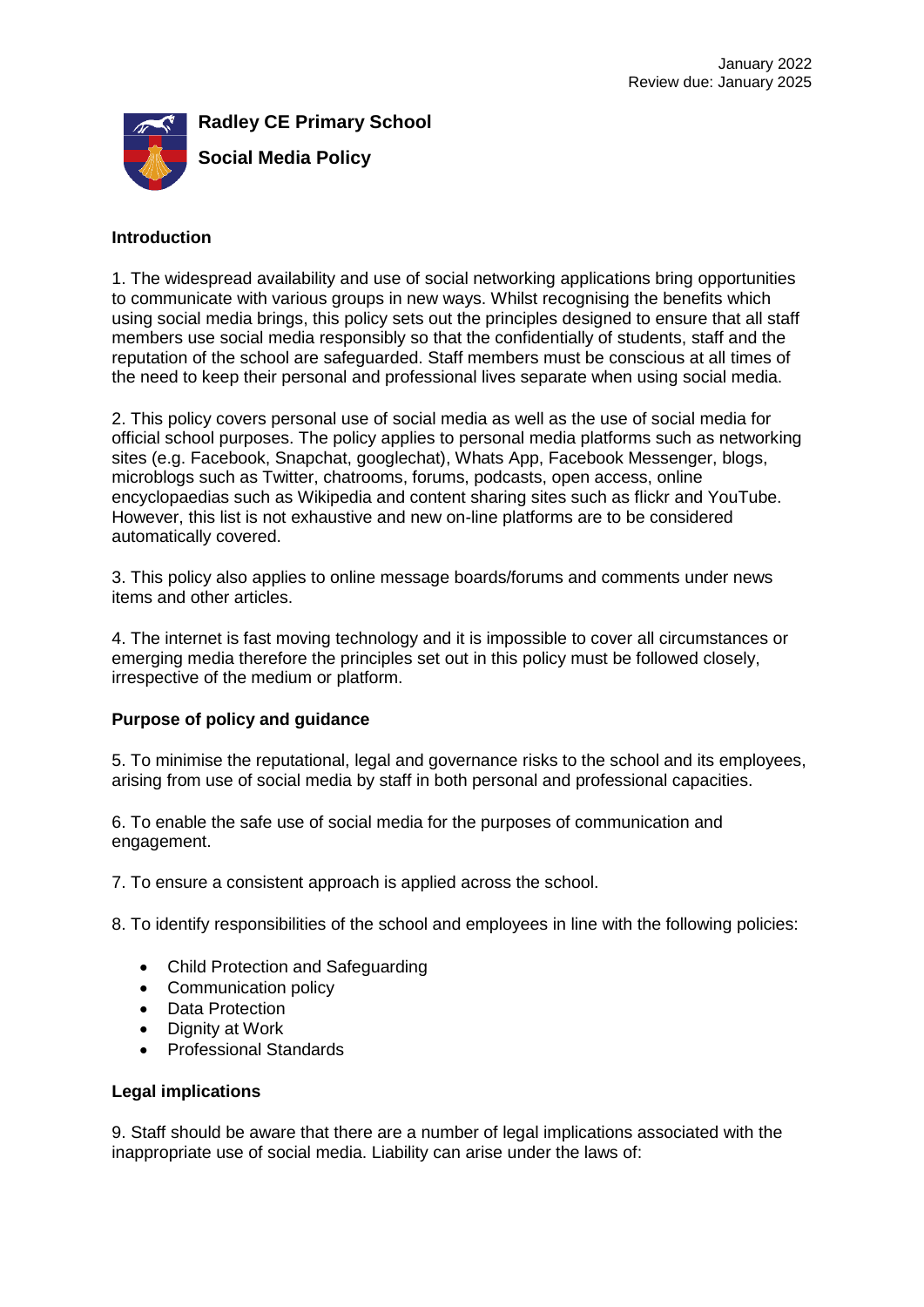- Defamation
- Copyright
- Discrimination
- **Contract**
- Human Rights
- Protection from harassment
- Criminal Justice
- Data Protection

10. For purposes of this policy the term 'public' is used to refer to those outside of the immediate school community (Employees, contractors and pupils) and includes (but not exclusively) parents/carers and ex-pupils.

# **Policy**

11. It is recognised that social networking has the potential to play an important part in many aspects of school life, including teaching and learning, external communications and continuing professional development. This policy therefore encourages the responsible and professional use of the Internet and social media to support educational delivery and professional development.

12. The Internet provides an increasing range of social media tools that allow users to interact with each other. Whilst recognising the important benefits of these media for new opportunities for communication, this policy sets out the principles that school staff, governors and contractors are required to follow when using social media.

13. It is essential that pupils/students, parents and the public at large have confidence in the school's decisions and services. The principles set out in this policy are designed to ensure that staff members use social media responsibly so that confidentiality of students and staff members and the reputation of the school are safeguarded. In this context, staff members must be conscious at all times of the need to keep their personal and professional lives separate.

14. The policy also identifies the need for schools to offer a protection for employees who may be harassed or victimised by other members of the school community due to their professional relationship with the school.

15. It provides information and guidance for both professional and personal use and outlines the risks to users and schools, as well as the potential consequences of misuse of the internet and social media.

16. Where staff have concerns about e-safety, these should be raised with the Headteacher or Line managers as soon possible. Advice can also be sought from professional associations and trade unions.

17. This policy equally applies to all employees including teacher trainees, apprentices and any other individuals who work for or provide services on behalf of the school.

18. Each school should have a designated Safeguarding Lead and a Data Protection Lead.

## **Users' responsibilities**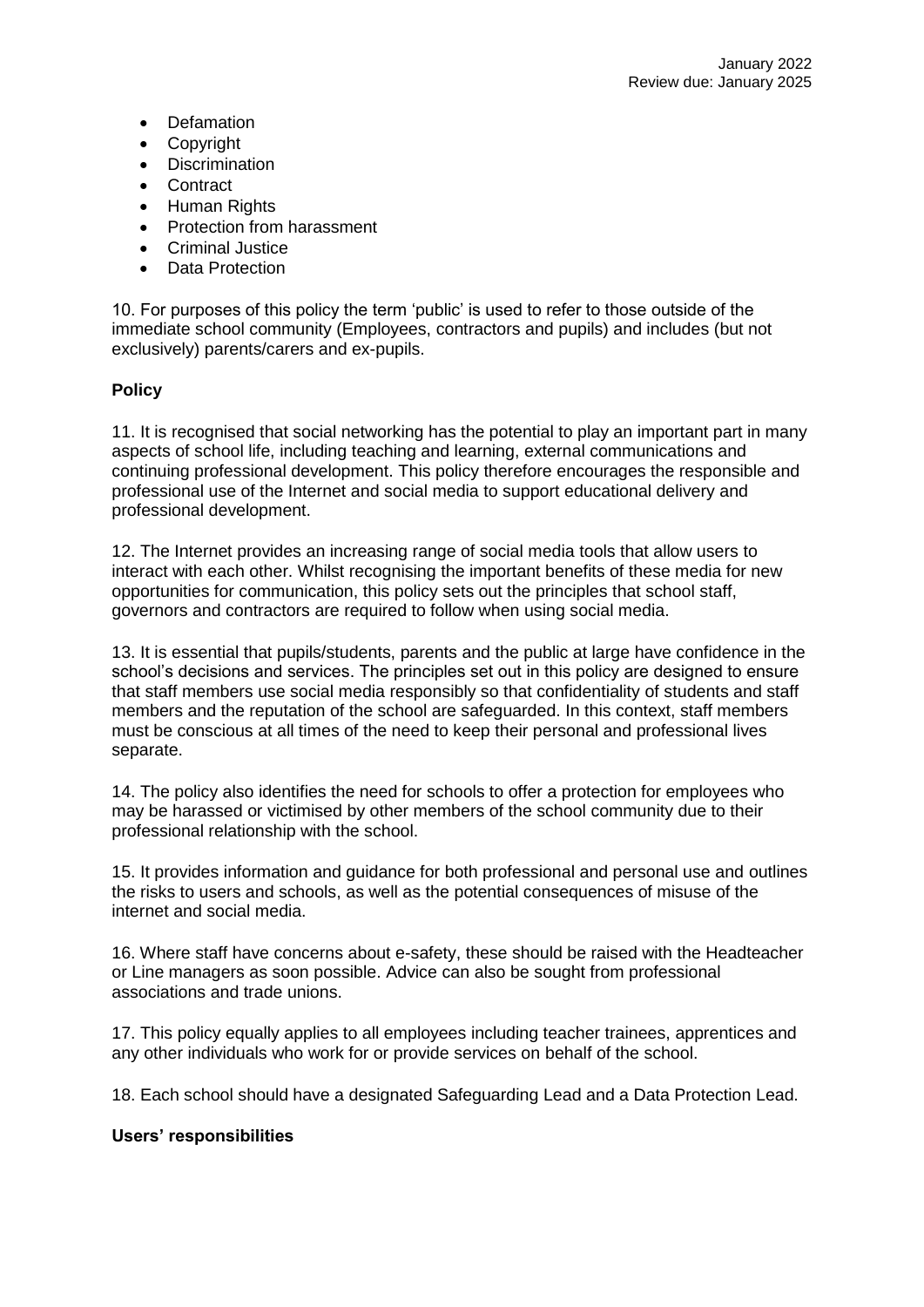19. Any misuse of social media must be reported promptly to the school or head teacher, whether carried out by pupils, parents/guardians or staff members.

20. All users must be aware that as soon as a post is made online, it is no longer within the private sphere or in the control of the original poster.

21. If an employee is found to have breached this policy, they may be subject to the School's disciplinary procedure. If a criminal offence is considered to have been committed, further action may be taken to assist with the prosecution of the offenders.

## **Principles**

22. In all communications from members of staff/employees of the school, staff should:

- be conscious at all times of the need to keep personal and professional lives separate. Staff should not put themselves in a position where there is a conflict between their work and personal interests.
- not engage in activities involving social media which may bring school into disrepute.
- not represent their personal views as those of the school on any social medium.
- not discuss personal information about students, staff and any other professionals that they interact with as part of their job, on social media.
- follow safeguarding principles
- be open, honest, ethical and professional;
- use jargon-free, plain English in professional communication;
- be actioned within an agreed time frame [in line with the school's communication policy];
- use the method of communication that is most effective and appropriate to the context, message and audience;
- be cost effective.

### **Monitoring**

23. All school ICT systems may be monitored in accordance with the Acceptable Use Policy, so personal privacy cannot be assumed when using school hardware.

24. Schools can monitor the usage of its own internet and email services without prior notification or authorisation from users (staff, contractors and pupils) when justifiable concerns have been raised re: electronic communication. This will be in line with school investigation procedures.

25. The school respects the privacy of its employees. However, postings made on a personal account may attain a wide readership and will therefore be considered public rather than private. Publically accessible postings may be investigated if there is a suspected breach of this or related policies.

26. When a public post is reported concerning non-employee members of the school community, this will be investigated and responded to by the school. Further action may be taken to assist with the prosecution of the offenders.

## **Personal use of Social Media**

27. Staff members are strongly encouraged not to identify themselves as staff members of their school in their personal social media platforms. This is to prevent information on these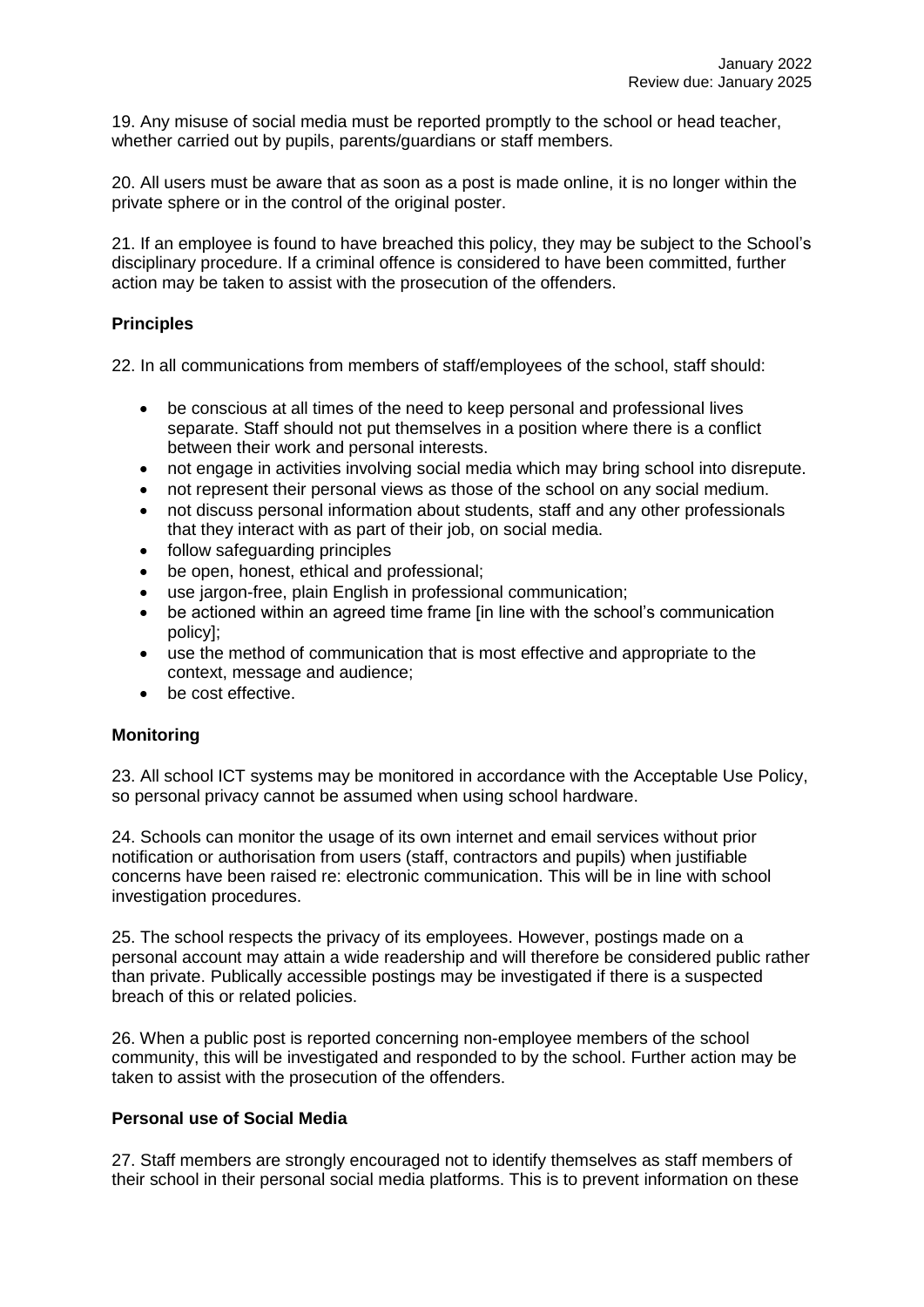sites from being linked with named Schools and to safeguard the privacy of staff members. This does not include professional networking sites.

28. Staff should not have contact through any social medium with any student from the named School or any other school. Staff are advised not to communicate on social media platforms with ex-students except via professional networking sites for professional reasons.

29. Staff should decline 'friend requests' from students they receive in their personal social media accounts.

30. Information staff members have access to as part of their employment, including personal information about students and their family members, colleagues and other parties must not be discussed on their personal social media platforms.

31. Photographs, videos or any of images of pupils or students should not be published on personal social media platforms without prior permission of parents/carers and the school. Permission should be gained through existing school procedures.

32. School email addresses and other official contact details must not be used for setting up personal social media accounts or to communicate through such media unless pre-approved by school leadership.

33. Caution is advised when inviting work colleagues to be 'friends' in personal social networking sites. Social networking sites blur the line between work and personal lives and it may be difficult to maintain professional relationships.

34. Staff are strongly advised to ensure that they set up and regularly review the privacy levels of their personal sites as strictly as they can and to opt out of public listings on social networking sites to protect their own privacy. Staff members should keep their passwords confidential, change them often and be careful what is posted online; it is not safe to reveal home addresses, telephone numbers and other personal information.

35. Staff should also select carefully their social media profile picture as it is an extension to their professional image online.

36. Social media should not be used for work related communication. Communication should be through school email or contact details held by the school.

37. Any misuse or abuse of social media must be reported to the Head Teacher as soon as noticed, especially when concerning a pupil, parent/guardian or employee.

### **Where a member of staff is a parent/guardian as well as an employee of the school**

38. In cases where staff are also parents connected to the school, they are advised to use professional judgment (in reference to child protection and safeguarding policies) when communicating with children or young people also connected to the school community.

39. Staff should only accept friend requests/communicate (when there is a genuine need) with others linked to the school community.

40. This relationship should stand up to scrutiny from a professional perspective and should be appropriate. If a concern of safeguarding arises, this should be reported to the designated safeguarding lead in accordance with school policy.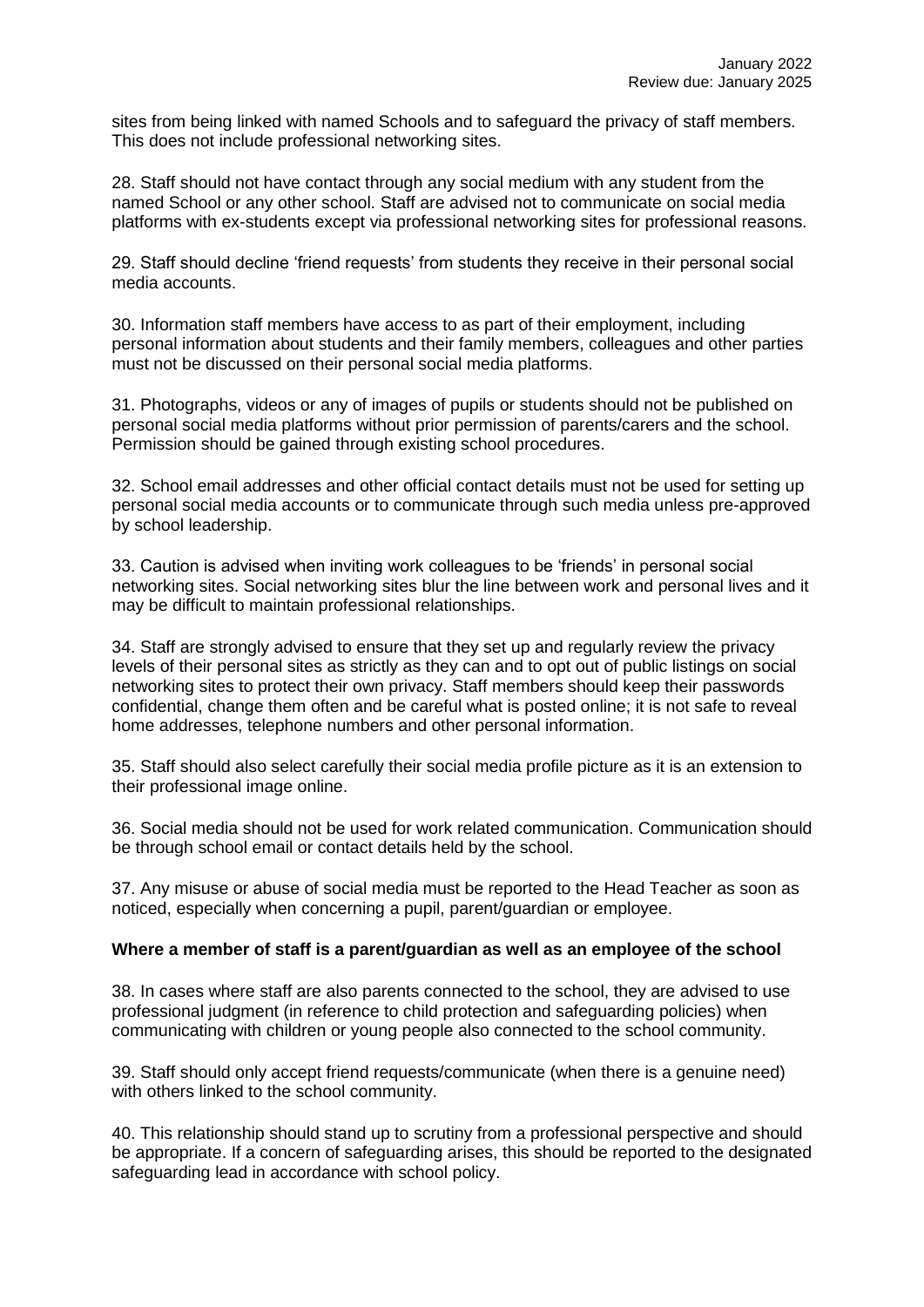# **Risks**

41. The school recognises the risks associated with use of the Internet and social media and regulates their use to ensure this does not damage the school, its staff and the people it serves. Principal amongst these risks are:

- access to inappropriate material:
- civil or criminal action relating to breaches of legislation;
- · cyber bullying by pupils/students;
- damage to the reputation of the school;
- · disclosure of confidential information;
- inappropriate behaviour, criticism and complaints from external sources;
- loss or theft of personal data;
- offending behaviour toward staff members by other staff or pupils/students;
- · other misuse by staff including inappropriate personal use;
- · social engineering attacks i.e. the act of manipulating people into disclosing confidential material or carrying out certain actions;
- · staff members openly identifying themselves as school personnel and making disparaging remarks about the school and/or its policies, about other staff members, pupils or other people associated with the school.
- · damage to professional reputations with current and future employers.
- · virus or other malware (malicious software) infection from infected sites.

## **External communication with pupils/students**

42. Communication with pupils/students will take place face-to-face or via a staff member's school email address only

43. A staff member will not communicate with a pupil/student via their personal mobile phone or using personal email addresses. All communication with pupils will be via school email.

### **External communication with parents/carers**

44. The School has many lines of communication to maintain positive working relationships with parents/carers. These may include: letters, telephone calls, emails, face-to-face meetings, the website, tweets, Facebook, a half termly publication, progress reports and parents' evenings. Effective communications not only deliver the specific information required, but also enable schools to demonstrate values and ethos. Communication with parents/carers should always reinforce parental support and engagement.

45. Communications will seek to establish open and positive relationships with parents, whilst always ensuring that these relationships are professional. To this end parents should always be addressed in an appropriate manner using formal mediums of communication i.e. telephone, email, letter.

46. Staff will not communicate with parents/carers or students via any form of networking site, personal mobile or email. Where there is a need to communicate directly with parents/carers (i.e. on school trips) staff will have access to school provided equipment i.e. mobile phones.

47. Schools may use Facebook and Tweets but this is carefully regulated and not "owned" by individual members of staff. There should be designated members of the admin team who will be trained to use these facilities on the websites.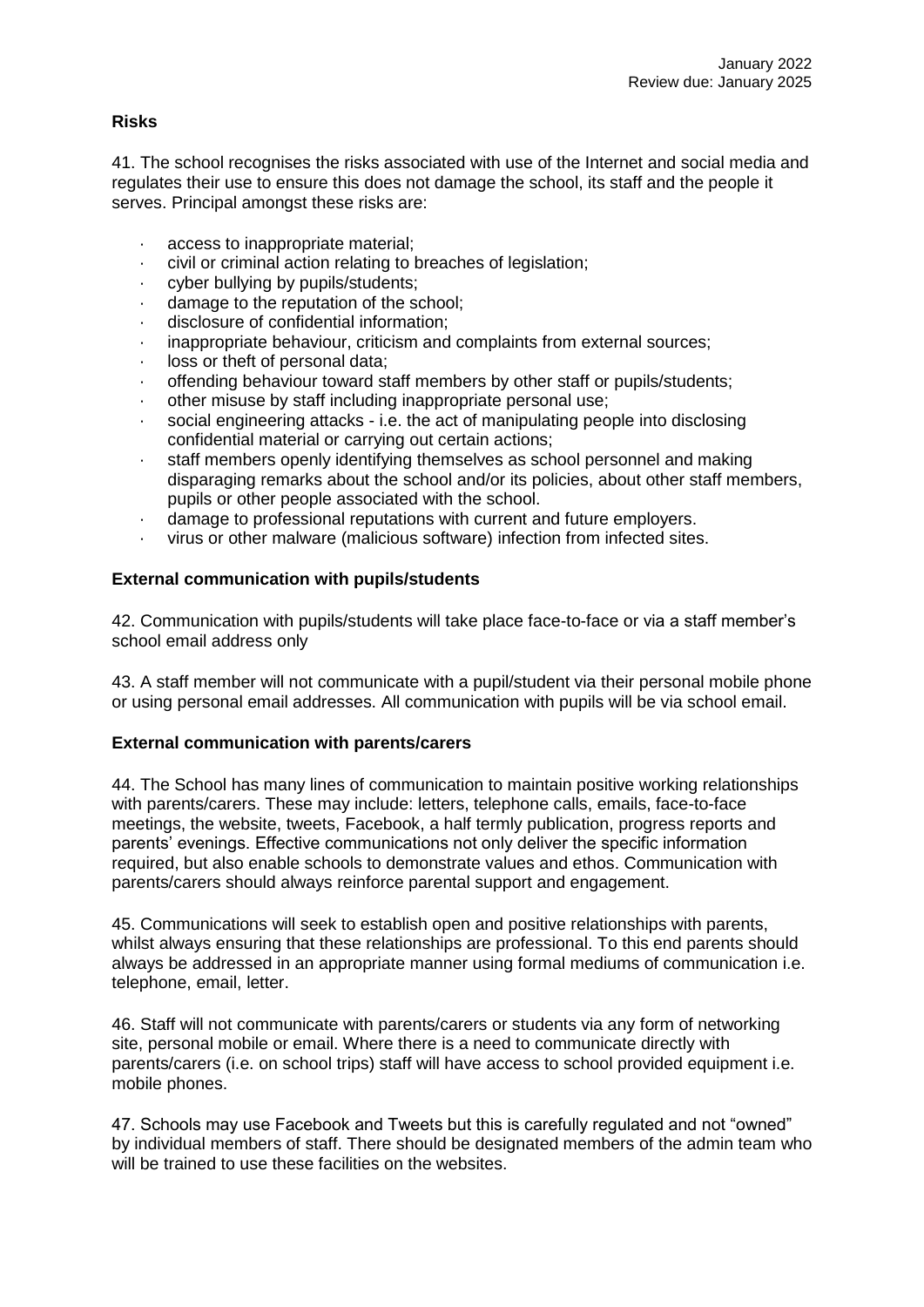## **Using social media on behalf of Radley CE Primary School**

48. Authorised staff should only use official social media school sites for communicating with students, to enable students to communicate with one another or for professional school marketing and recruitment.

49. Staff should not use personal social media accounts for official school business. Staff must at all times act in the best interests of children and young people when creating, participating in or contributing content to social media sites.

50. On school trips staff MUST use a school mobile phone, staff should never give out their personal number to parents, carers or pupils.

51. Personal devices should not be used to access to school emails or servers unless with prior agreement.

52. School based Staff will be made aware of the implications of using personal devices and will be advised that accessing school communications on personal devices is not an expectation or a condition of employment at the school.

53. Schools to provide access to suitable hardware and software where required.

#### **School websites**

54. Specific, named administrators will be responsible for maintaining the content of school websites in line with school Communication Policy. There will be regular communication between the administrator and Headteacher to identify what content is appropriate for posting on the school website.

### **Use of Images**

55. Permissions must be sought for images of children to be used in school produced materials, clear reference to online usage needs to be made when permissions are requested.

56. Staff must give permission for their images to be used in relation school produced materials accessible by members of the public (online or in print), whether controlled by the school or not. Photographs must be checked carefully to ensure that children who are on the restricted list are never shown on the websites.

#### Cyber bullying and Harassment

57. Cyberbullying is making use of information and communications technology, particularly mobile phones and the internet, to deliberately undermine, humiliate or otherwise cause distress to the person on the receiving end. Staff must not use social media and the internet to attack, insult, abuse or defame the school, students, their family members, colleagues, other professionals, other organisations.

58. Cyber Bullying and Cyber Harassment, like other forms of bullying and harassment, imply a relationship where an individual has some influence or advantage that is used improperly over another person or persons, where the victim is subjected to a disadvantage or detriment, and where the behaviour is unwarranted and unwelcome to the victim. However, in this case the technological environment has meant that the acts of bullying and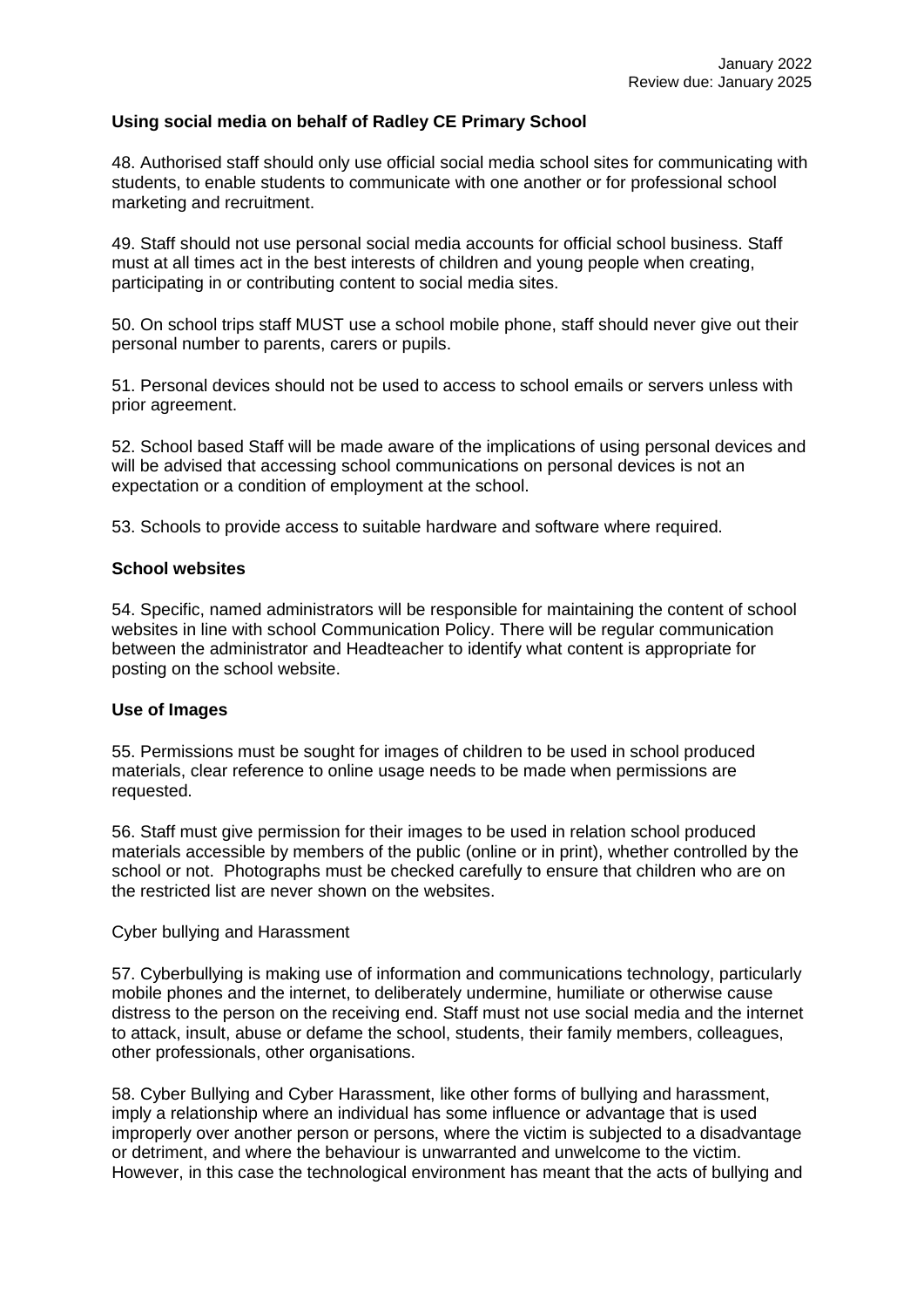harassment now include the use of information and communications technology including email and social networking.

59. It should be noted that a person does not need to directly experience this form of victimisation in order for it to be classed as cyber bullying/harassment. The fact that a person is unaware that offensive or derogatory comments about them have been placed on websites still fits the criteria of cyber bullying/harassment.

60. Staff should not personally engage with cyberbullying incidents and should immediately report incidents to the Head Teacher or for centrally employed staff, the Head of HR.

61. If a member of Staff is the victim (receives any threats, abuse or harassment from members of the public through their use of social media), they should keep any records of the abuse and if appropriate, screen prints of messages or webpages with time, date and address of the site. Staff must report such incidents using the school's procedures. Support is also available through confidential counselling support.

62. The school will consider it a potential disciplinary matter if users utilise any information and communications technology, including email and social networking sites, in such a way as to bully/harass others in the school or in partner organisations, or pupils/students or parents, whether this takes place during or outside of work.

63. Staff members and pupils need to be aware that no matter what the privacy settings on their social media/networking site, inappropriate/derogatory information about a colleague in the school or partner organisations, other pupils or parents, can find its way into the public domain even when not intended.

64. If a member of staff is the perpetrator of the incident/s the situation will then be investigated and if appropriate, the Disciplinary or Capability Procedure will be followed.

65. If a pupil is the perpetrator of the incident/s the situation will be initially investigated in line with the school behaviour and pupil disciplinary policy. Where appropriate the police will be consulted.

66. Where a potential criminal offence has been identified, and reported to the police, the school will ensure that any internal investigation does not interfere with police enquires. Staff who are victims of cyber-bullying or harassment will be offered support by their line manager and where suitable, occupational health.

Headteacher responsibility in relation to Online Bullying and Harassment

67. The school owes a duty of care to employees to take reasonable steps to provide a safe working environment free from bullying and harassment.

68. For this reason, it is essential that the Headteacher take appropriate steps to deal with any incident where it is alleged that a staff member has subjected others to abusive or personally offensive emails, phone calls or content on social networking sites such as Facebook, Twitter, or by any other means.

69. If the Headteacher is made aware of such an allegation, they should deal with it in the same way as any other incident of bullying or harassment in line with school policies, by investigating the allegations promptly and appropriately and providing the victim with appropriate support to demonstrate that the matter is being dealt with seriously.